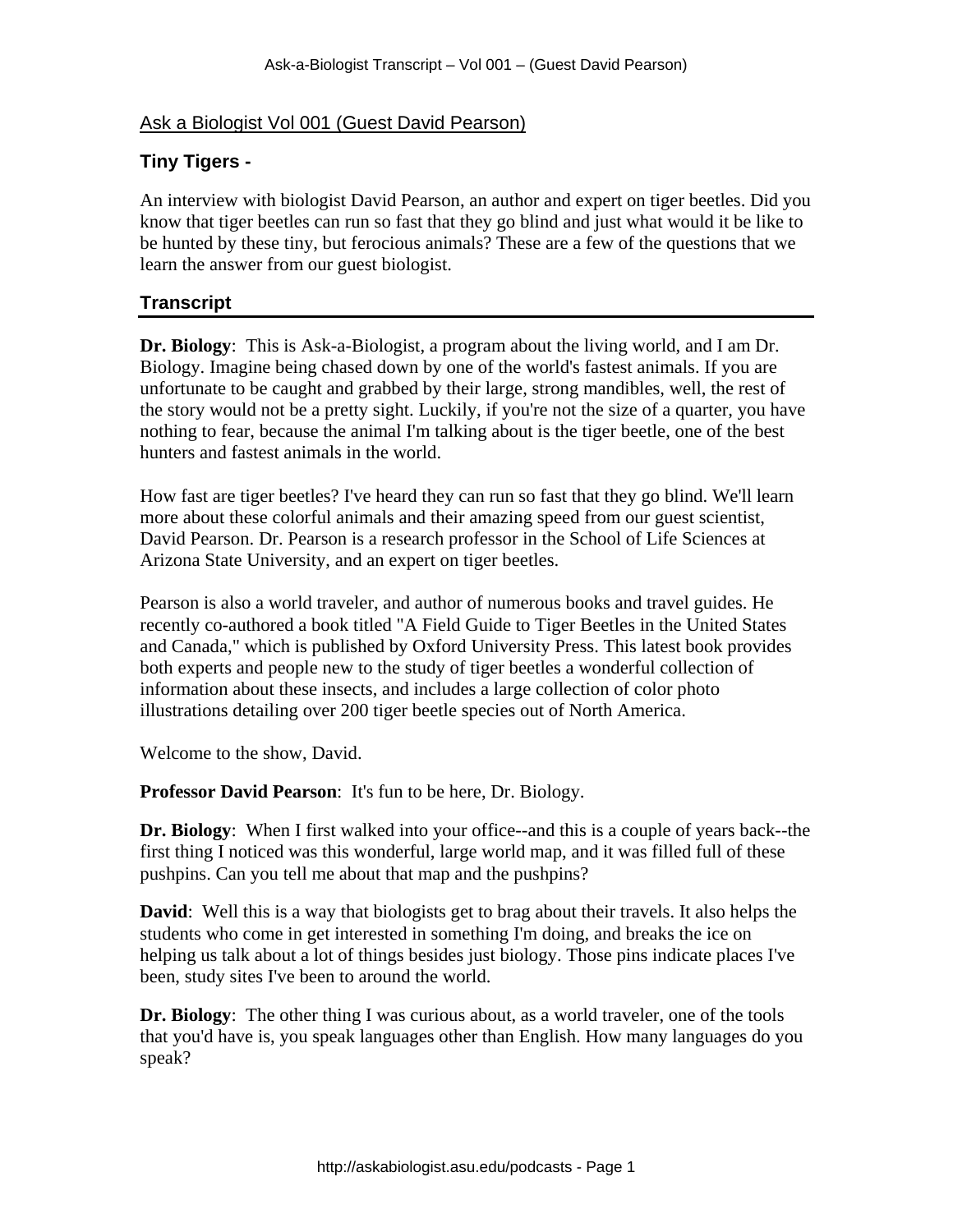**David:** Well I'm not sure exactly about the definition of speaking well. I can communicate pretty well and teach courses in about five languages, and get in trouble in maybe three or four other languages.

**Dr. Biology**: Well what's your favorite language.

**David**: Oh I'd have to say Spanish is probably, after English, Spanish is probably my favorite language.

**Dr. Biology**: We're talking today about these tiger beetles, and the tiger beetles, when I look at your book, it has this large collection of just amazing images of the tiger beetles. And what's amazing about them are the colors. Some of them look like they've been chrome-plated, some of them look like they have an expensive paint job that you might see on a car; other tiger beetles have these patterns to them, which might be where they got their names. I'd like to know a bit more about the coloration and their importance to the tiger beetle.

**David**: The color of the tiger beetles, in the first place, is something that has attracted a lot of amateurs and professionals to study them. They're much like butterflies in some ways. They're more subtle, and you have to look harder to see them, but once you know, these colors help keep your interest up, especially if you're just beginning.

But the colors that we've found have several functions. One, of course, is that they help camouflage. We find that most species of tiger beetles have a color that very closely matches the background or the ground on which they run. Other species of tiger beetle have a color that is not quite so obviously camouflage, and as a matter of fact stands out like a sore thumb in being so bright, and we've found that these species of tiger beetle appear to be mimicking or looking like other, more dangerous, things like wasps and ants, and they are cheating more or less, but they take advantage of fooling the predators.

Also, we find that some colors actually help, light colors and dark colors, especially in making sure that these beetles can control their temperatures inside. If they're very dark, they can stand out in the sun and absorb the sun faster, or if they're very white they can reflect some colors that occur in some very hot areas by reflecting those waves of energy coming from the sun.

**Dr. Biology**: When I saw the map and all those pins, I couldn't help but believe that you can just about find tiger beetles anywhere in the world. Is there anyplace you can't?

**David:** In some ways it's kind of an excuse, it's a fun excuse to have to be able to run off to any part of the world, because tiger beetles occur everywhere except Hawaii, Antarctica, and a group of islands called the Maldives off the southern tip of India, and Tasmania. Sometimes wondering why they don't occur in these places is a little hard, but they do appear everywhere else. We have found them as high as 13-to-14,000 feet elevation, and as low as -200 feet elevation.

**Dr. Biology**: Wow. So how many species of...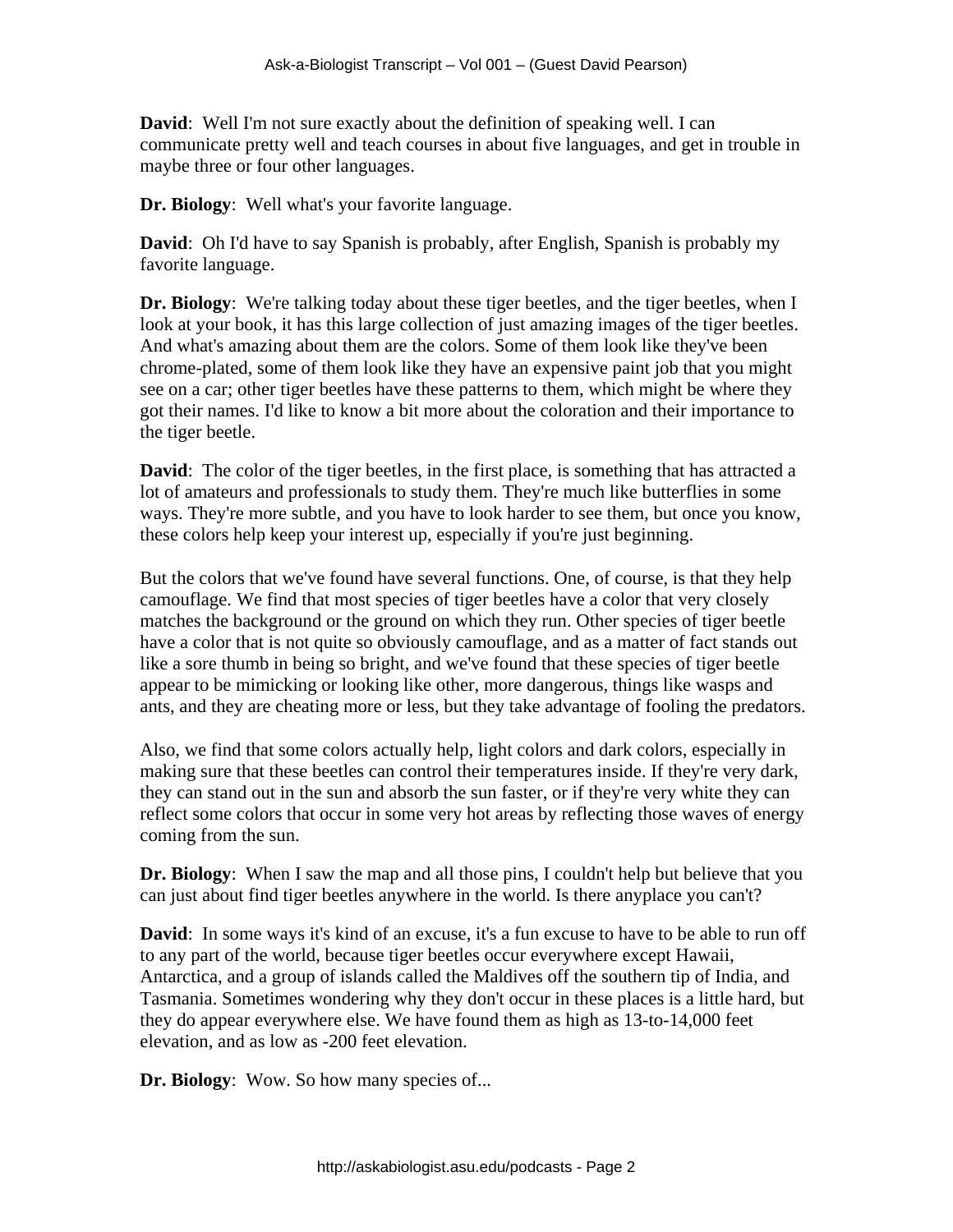**David**: Well right now--well, we're finding new species every year, but right now it's around 2, 600 species. So it's a fun number, because it is not overwhelming, it's a manageable number; on the other hand it is enough to actually use them to do some fairly sophisticated studies and comparisons especially.

**Dr. Biology**: I was curious. I was doing some reading, of course, before we got to sit down and chat today. One of the things I read is that the tiger beetles can run so fast they go blind. Is that really true?

**David**: That's maybe a little bit of an exaggeration, but actually they do run fast enough that the neural system in their eyes, trying to interpret the signals coming from them, coming too fast--they run that fast. And as a matter of fact, the tiger beetle has to stop and reorient itself because it has run beyond its ability to see where it was going.

**Dr. Biology**: So how fast can a tiger beetle run?

**David**: Well, tiger beetles actually now have been clocked as, for their size, being the fastest-running insect in the world. If they were the size of a horse, and you were able to extrapolate the size and speed from that, they'd be running probably 200 or 300 miles per hour. So they are very, very fast.

**Dr. Biology**: If they can run that fast, what is it like for something that they are hunting?

**David**: They are totally predacious. They feed on other insects--ants and spiders, and there are numerous other types of insects running on the ground. Part of the name--tiger--comes from the fact that they do visually pursue these other organisms, and pounce on them, and tear them apart with their mandibles.

**Dr. Biology**: When they pounce on them, the descriptions I've heard are somewhat--since it's Halloween--gruesome; but how do they actually...

**David**: Well if you're a tiger beetle it's not gruesome, but sometimes watching it... They have these very large, long, thin mandibles that are almost like swords with little teeth sticking out of them, and they grab the prey item--an ant or a small spider--they start to crush it and tear it apart, and then they spit up their saliva, which helps to digest these insects outside their body even before they start to suck in the juices of the insect they're chewing on.

**Dr. Biology**: Well I can see how you got, or at least remain, interested in tiger beetles, but what got you started?

**David**: Well, I got started with tiger beetles back in Minnesota. I was actually a boy birdwatcher when I was very young, and in the middle of the day the birds would become very, very slow, hard to find, because they were becoming inactive in the heat of Minnesota, if you believe that. It is exactly that time when these tiger beetles become active, so it was a good way to fill in that hiatus in the middle of the day when the birds weren't active. After a while, the tiger beetles became more interesting than the birds.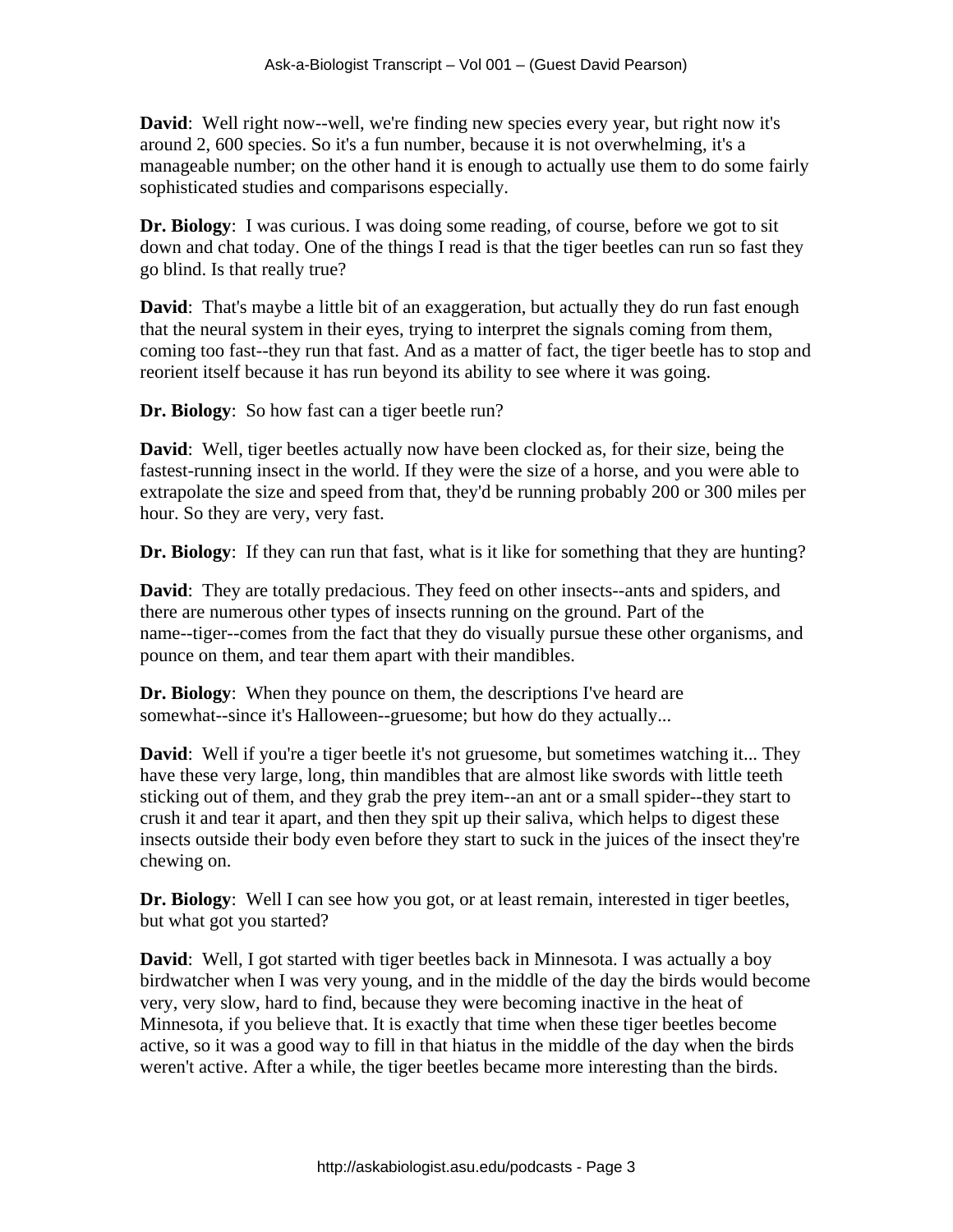**Dr. Biology**: As you have been studying the tiger beetles, besides understanding how and where they live, and how they eat, do they have other functions? Do they have some other story to tell us, so to speak?

**David**: A big part of why we're using the tiger beetles is because we do know so much about them. We know more about tiger beetles than most any other group of species, for instance in a tropical rainforest. There are 1000's and 1000's of species. We know a little bit about the birds and the butterflies and some of the plants, but still tiger beetles are still amongst the best known of all those groups. So we can use as what we call 'bio-indicators'. We can use them to understand the rest of the forest when there's not enough time to learn about the other species that are much harder to observe or are less well known.

**Dr. Biology**: You say 'bio-indicators'. What are they indicating to you then?

**David**: The bio-indicator is used in several ways. For instance, on a study in Madagascar, we were asked by the government of Madagascar to determine the boundaries of a border in the northeastern part of the island, using tiger beetles as one of the indicators to maximize the number of species that could be preserved given the boundaries of the parks. So we drew the boundaries of the park using tiger beetles, and in this case, butterflies, birds and lemurs as a way to have the smallest park still covering the most number of species. Again, because they're so well known, they could indicate for all the other species: the frogs, the orchids and the other animals and plants for which we didn't have enough information, and we would probably be assured that the park would maximize their numbers as well.

**Dr. Biology**: Since you've done, it looks to me like from your biography, and also from some of your publications, a lot of traveling, a lot of it in the rainforest, one of the things that I'm always curious about is if you have any interesting stories or events that occurred on some of your trips.

**David**: I've got lots of stories. I like to sometimes use these stories, especially with big classes because they are kind of gross. For instance, I'm apparently one of the only North Americans to ever come back from India with a worm called the 'guinea' worm, or 'fire' worm. It's the largest roundworm in the world; it's a meter long. It gets under your skin, and I could actually feel it like a piece of undercooked spaghetti when I was taking a shower against my ribs. What they do is release an enzyme that eats away at the exterior under the skin, and they then control human behavior. Every time that female worm wants to lay eggs, she releases that burning sensation, which is relieved immediately by water. So she tells you when she wants you to put your arm or leg in the water, and she keeps doing that for six weeks until all of her eggs are gone.

**Dr. Biology**: I'm hoping you're worm-free now.

**David**: I am worm-free now, but it was still a great experience.

**Dr. Biology**: Switching just a little bit, because we're talking to usually young scientists, when did you first realize you wanted to be a scientist or a biologist?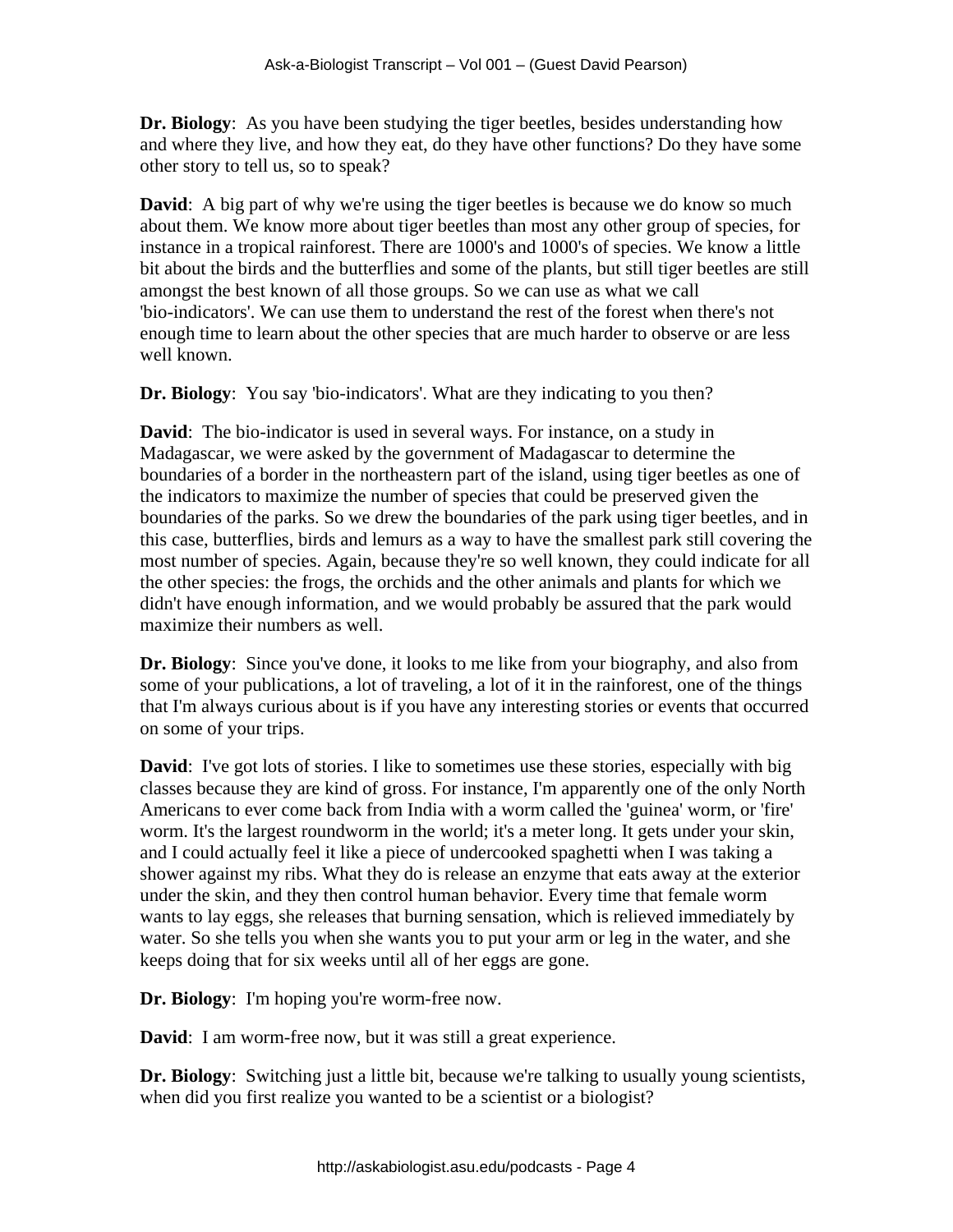**David**: Well I was very lucky. I don't know what it was: having the right teachers, right parents, right genes. I'm not sure what it was. I knew when I was about six or seven years old that I wanted to grow up to be a birdwatcher. And I told my parents and my teachers this is what I wanted to do. Of course, they told me right away that I couldn't make any money doing that so I could think of that as a hobby. But again, I had to decide fairly soon that it was my life, and if I made a mistake, at least it's my mistake.

Now they pay me to travel around the world. Maybe not watching birds so much, but doing much of that same kind of thing. I also understand that there was a lot of luck involved there, of getting the right people to encourage me to pull out what talents I do have.

**Dr. Biology**: If you weren't a biologist, would there be something else you would like to be?

**David**: I think that if I weren't a biologist, I'd probably make my living being a photographer; maybe nature photographer that would be really fun. I think also perhaps being a travel agent or a tour guide, that would be kind of fun as well.

**Dr. Biology**: That probably comes from these travel guides that you've been writing for so long.

**David**: Yeah, part of it. I can see the downside too. I think I prefer doing it the way I do it, but I could probably lead a tour every once in awhile and have a lot of fun, especially depending on how excited the people were that I was able to share this information with.

**Dr. Biology**: Do you have any concerns with eco-tourism?

**David**: Yeah. I've worked a lot with eco-tourism around the world, from Africa, Southeast Asia to South America. What we've found is that there's a fine line between eco-tourism and eco-terrorism. A lot of people who claim that they're running lodges in a very 'green' way, and that they're very concerned about the ecology, it ends up that the green is more the color of the money. Eco-tourism is probably one of the only ways that I've seen that really works, especially in rainforests, of using the rainforests for a long term, in a solid, economic way that doesn't destroy the forest - if it's done right. But in many cases, people become greedy and selfish, and they can even destroy the forest using eco-tourism.

So we've worked a lot in trying to get a good balance there between solid economic returns, but for the long-range and having some kind of control either through the people who own the lodges or the tourist themselves, empowering them to be able to comment to the lodge owners what does and does not work for maintaining good eco-tourism.

**Dr. Biology**: Again, since this is our Halloween edition, and our first edition, one of the things I'd like you to do is give a play-by-play view of what it would be like if you're getting hunted down by a tiger beetle and the final moments of the prey.

**David**: That would be pretty, pretty grim. There actually was a movie back in the 1950's; I think it was called 'Them'. It featured tiger beetles as enlarged marauding insects